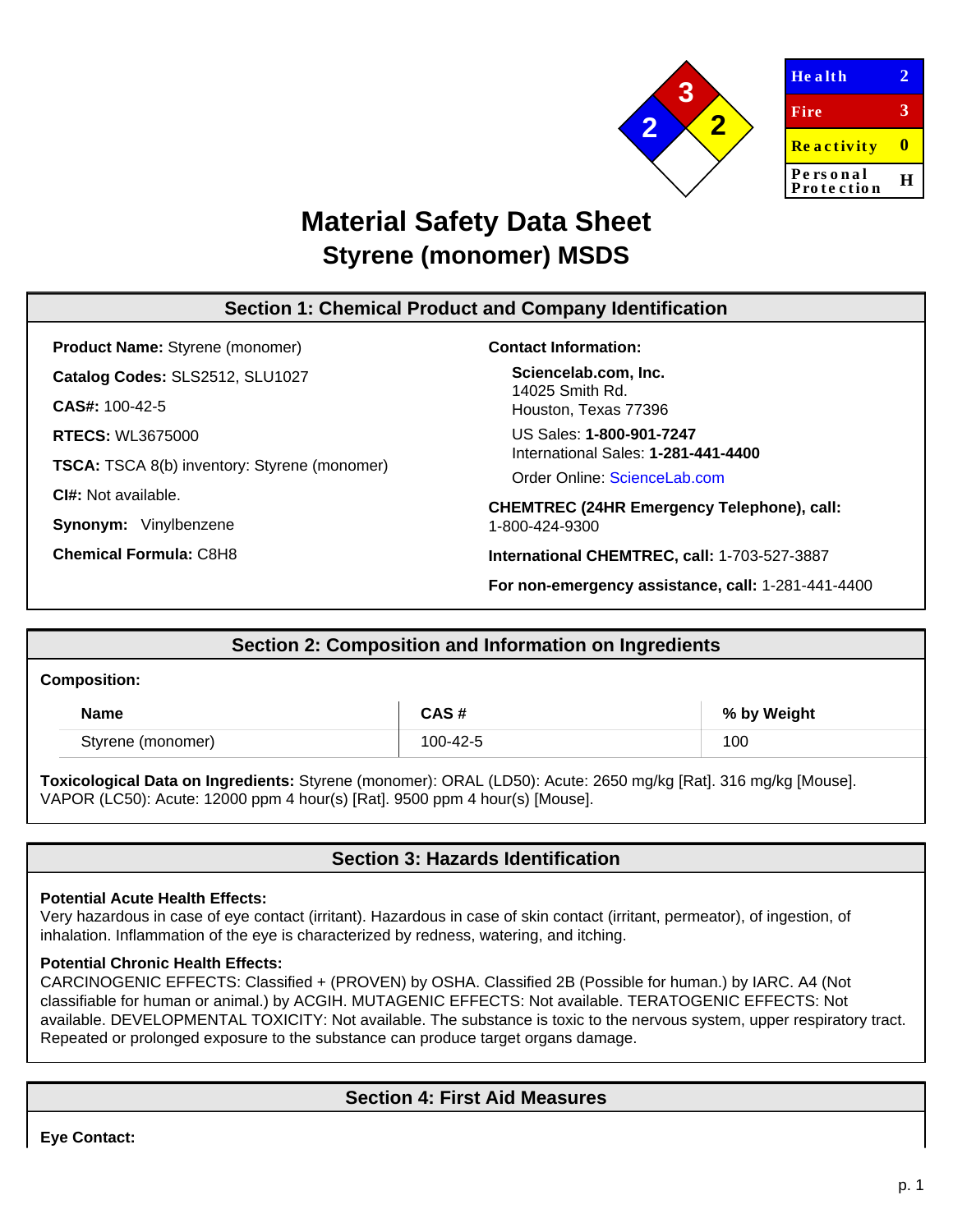Check for and remove any contact lenses. Immediately flush eyes with running water for at least 15 minutes, keeping eyelids open. Cold water may be used. Do not use an eye ointment. Seek medical attention.

### **Skin Contact:**

After contact with skin, wash immediately with plenty of water. Gently and thoroughly wash the contaminated skin with running water and non-abrasive soap. Be particularly careful to clean folds, crevices, creases and groin. Cover the irritated skin with an emollient. If irritation persists, seek medical attention. Wash contaminated clothing before reusing.

### **Serious Skin Contact:**

Wash with a disinfectant soap and cover the contaminated skin with an anti-bacterial cream. Seek immediate medical attention.

**Inhalation:** Allow the victim to rest in a well ventilated area. Seek immediate medical attention.

**Serious Inhalation:** Not available.

#### **Ingestion:**

Do not induce vomiting. Examine the lips and mouth to ascertain whether the tissues are damaged, a possible indication that the toxic material was ingested; the absence of such signs, however, is not conclusive. Loosen tight clothing such as a collar, tie, belt or waistband. If the victim is not breathing, perform mouth-to-mouth resuscitation. Seek immediate medical attention.

**Serious Ingestion:** Not available.

# **Section 5: Fire and Explosion Data**

**Flammability of the Product:** Flammable.

**Auto-Ignition Temperature:** 490°C (914°F)

**Flash Points:** CLOSED CUP: 31.1°C (88°F). (Cleveland) OPEN CUP: 36.7°C (98.1°F) (TAG).

**Flammable Limits:** LOWER: 1.1% UPPER: 6.1%

**Products of Combustion:** These products are carbon oxides (CO, CO2).

**Fire Hazards in Presence of Various Substances:**

Flammable in presence of open flames and sparks. Slightly flammable to flammable in presence of heat.

#### **Explosion Hazards in Presence of Various Substances:**

Risks of explosion of the product in presence of mechanical impact: Not available. Risks of explosion of the product in presence of static discharge: Not available.

#### **Fire Fighting Media and Instructions:**

Flammable liquid, soluble or dispersed in water. SMALL FIRE: Use DRY chemical powder. LARGE FIRE: Use alcohol foam, water spray or fog. Cool containing vessels with water jet in order to prevent pressure build-up, autoignition or explosion.

**Special Remarks on Fire Hazards:** Not available.

**Special Remarks on Explosion Hazards:** Not available.

# **Section 6: Accidental Release Measures**

**Small Spill:** Absorb with an inert material and put the spilled material in an appropriate waste disposal.

# **Large Spill:**

Flammable liquid. Keep away from heat. Keep away from sources of ignition. Stop leak if without risk. Absorb with DRY earth, sand or other non-combustible material. Do not touch spilled material. Prevent entry into sewers, basements or confined areas; dike if needed. Eliminate all ignition sources. Be careful that the product is not present at a concentration level above TLV. Check TLV on the MSDS and with local authorities.

# **Section 7: Handling and Storage**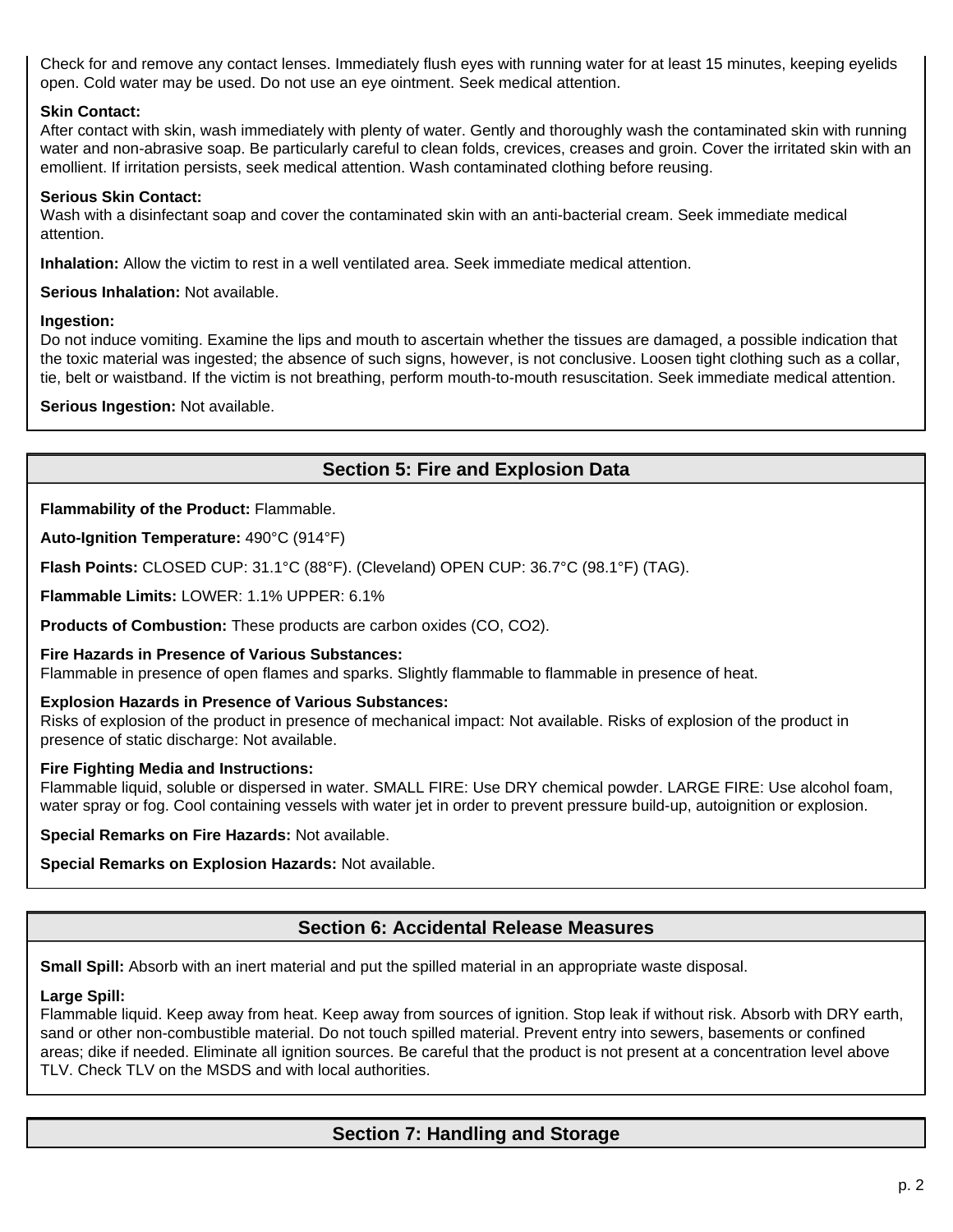#### **Precautions:**

Keep locked up Keep away from heat. Keep away from sources of ignition. Ground all equipment containing material. Do not ingest. Do not breathe gas/fumes/ vapour/spray. In case of insufficient ventilation, wear suitable respiratory equipment If ingested, seek medical advice immediately and show the container or the label. Avoid contact with skin and eyes

#### **Storage:**

Flammable materials should be stored in a separate safety storage cabinet or room. Keep away from heat. Keep away from sources of ignition. Keep container tightly closed. Keep in a cool, well-ventilated place. Ground all equipment containing material. A refrigerated room would be preferable for materials with a flash point lower than 37.8°C (100°F).

### **Section 8: Exposure Controls/Personal Protection**

#### **Engineering Controls:**

Provide exhaust ventilation or other engineering controls to keep the airborne concentrations of vapors below their respective threshold limit value. Ensure that eyewash stations and safety showers are proximal to the work-station location.

#### **Personal Protection:**

Splash goggles. Lab coat. Vapor respirator. Be sure to use an approved/certified respirator or equivalent. Gloves.

#### **Personal Protection in Case of a Large Spill:**

Splash goggles. Full suit. Vapor respirator. Boots. Gloves. A self contained breathing apparatus should be used to avoid inhalation of the product. Suggested protective clothing might not be sufficient; consult a specialist BEFORE handling this product.

#### **Exposure Limits:**

TWA: 50 STEL: 100 (ppm) TWA: 213 STEL: 426 (mg/m3) Consult local authorities for acceptable exposure limits.

### **Section 9: Physical and Chemical Properties**

**Physical state and appearance:** Liquid. (Clear viscous liquid.)

**Odor:** Sweetish. Aromatic.

**Taste:** Not available.

**Molecular Weight:** 104.14 g/mole

**Color:** Colorless.

**pH (1% soln/water):** Not available.

**Boiling Point:** 145.2°C (293.4°F)

**Melting Point:** -30.6°C (-23.1°F)

**Critical Temperature:** Not available.

**Specific Gravity:** 0.906 (Water = 1)

**Vapor Pressure:** 4.5 mm of Hg (@ 20°C)

**Vapor Density:** 3.59 (Air = 1)

**Volatility:** Not available.

**Odor Threshold:** 0.1 ppm

**Water/Oil Dist. Coeff.:** The product is equally soluble in oil and water; log(oil/water) = 0

**Ionicity (in Water):** Not available.

**Dispersion Properties:** Not available.

**Solubility:** Very slightly soluble in cold water.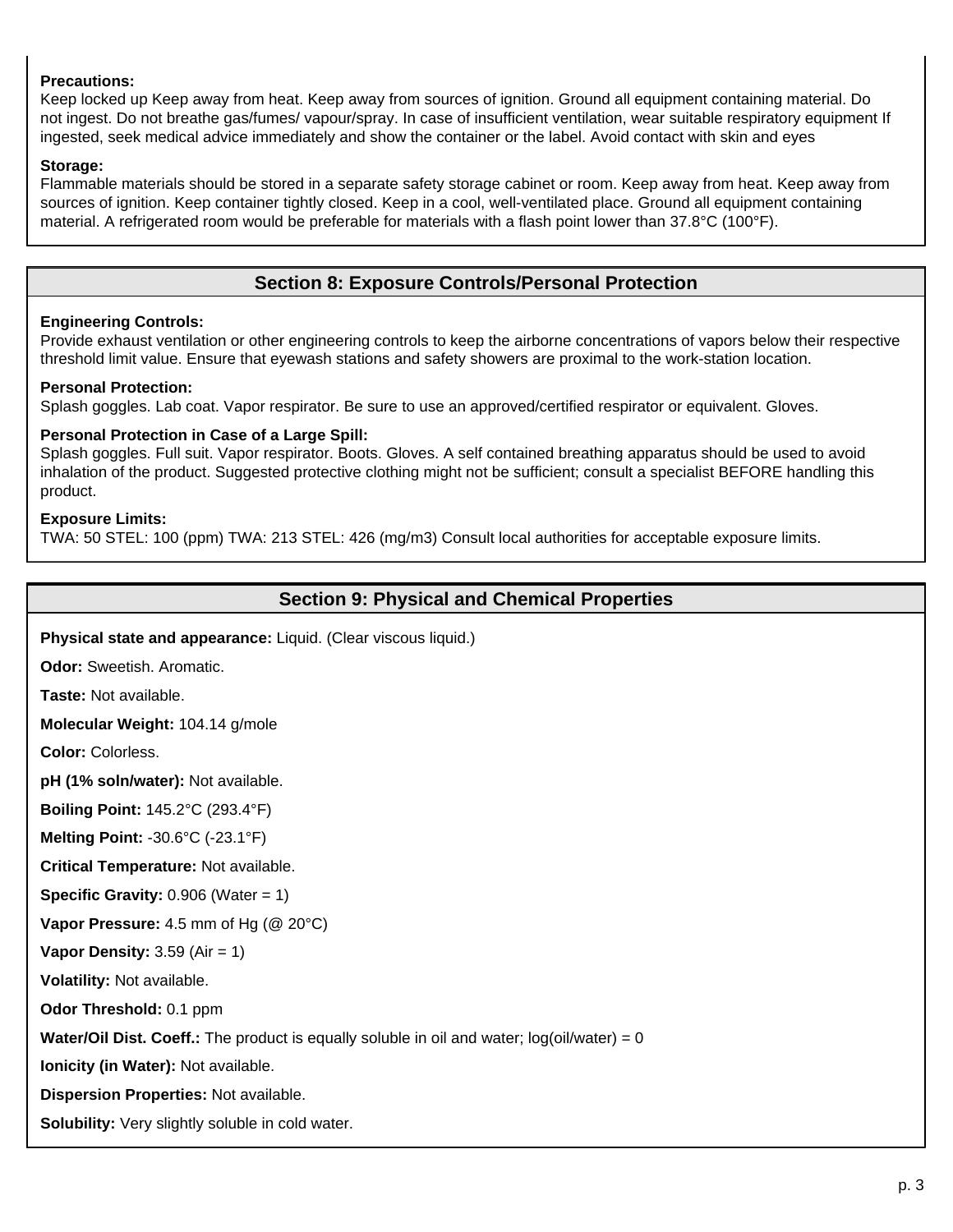# **Section 10: Stability and Reactivity Data**

**Stability:** The product is stable.

**Instability Temperature:** Not available.

**Conditions of Instability:** Not available.

**Incompatibility with various substances:** Not available.

**Corrosivity:** Non-corrosive in presence of glass.

**Special Remarks on Reactivity:** Not available.

**Special Remarks on Corrosivity:** Not available.

**Polymerization:** No.

# **Section 11: Toxicological Information**

**Routes of Entry:** Dermal contact. Eye contact. Inhalation. Ingestion.

#### **Toxicity to Animals:**

WARNING: THE LC50 VALUES HEREUNDER ARE ESTIMATED ON THE BASIS OF A 4-HOUR EXPOSURE. Acute oral toxicity (LD50): 316 mg/kg [Mouse]. Acute toxicity of the vapor (LC50): 9500 ppm 4 hour(s) [Mouse].

#### **Chronic Effects on Humans:**

CARCINOGENIC EFFECTS: Classified + (PROVEN) by OSHA. Classified 2B (Possible for human.) by IARC. A4 (Not classifiable for human or animal.) by ACGIH. The substance is toxic to the nervous system, upper respiratory tract.

**Other Toxic Effects on Humans:** Hazardous in case of skin contact (irritant, permeator), of ingestion, of inhalation.

**Special Remarks on Toxicity to Animals:** Not available.

#### **Special Remarks on Chronic Effects on Humans:**

Animal embryotoxic. Postnatal development injury in animal. Menstrual disorders in human. Human: passes the placental barrier, detected in maternal milk.

**Special Remarks on other Toxic Effects on Humans:** Not available.

# **Section 12: Ecological Information**

**Ecotoxicity:** Not available.

**BOD5 and COD:** Not available.

**Products of Biodegradation:**

Possibly hazardous short term degradation products are not likely. However, long term degradation products may arise.

**Toxicity of the Products of Biodegradation:** The products of degradation are more toxic.

**Special Remarks on the Products of Biodegradation:** Not available.

# **Section 13: Disposal Considerations**

**Waste Disposal:**

# **Section 14: Transport Information**

**DOT Classification:** Class 3: Flammable liquid.